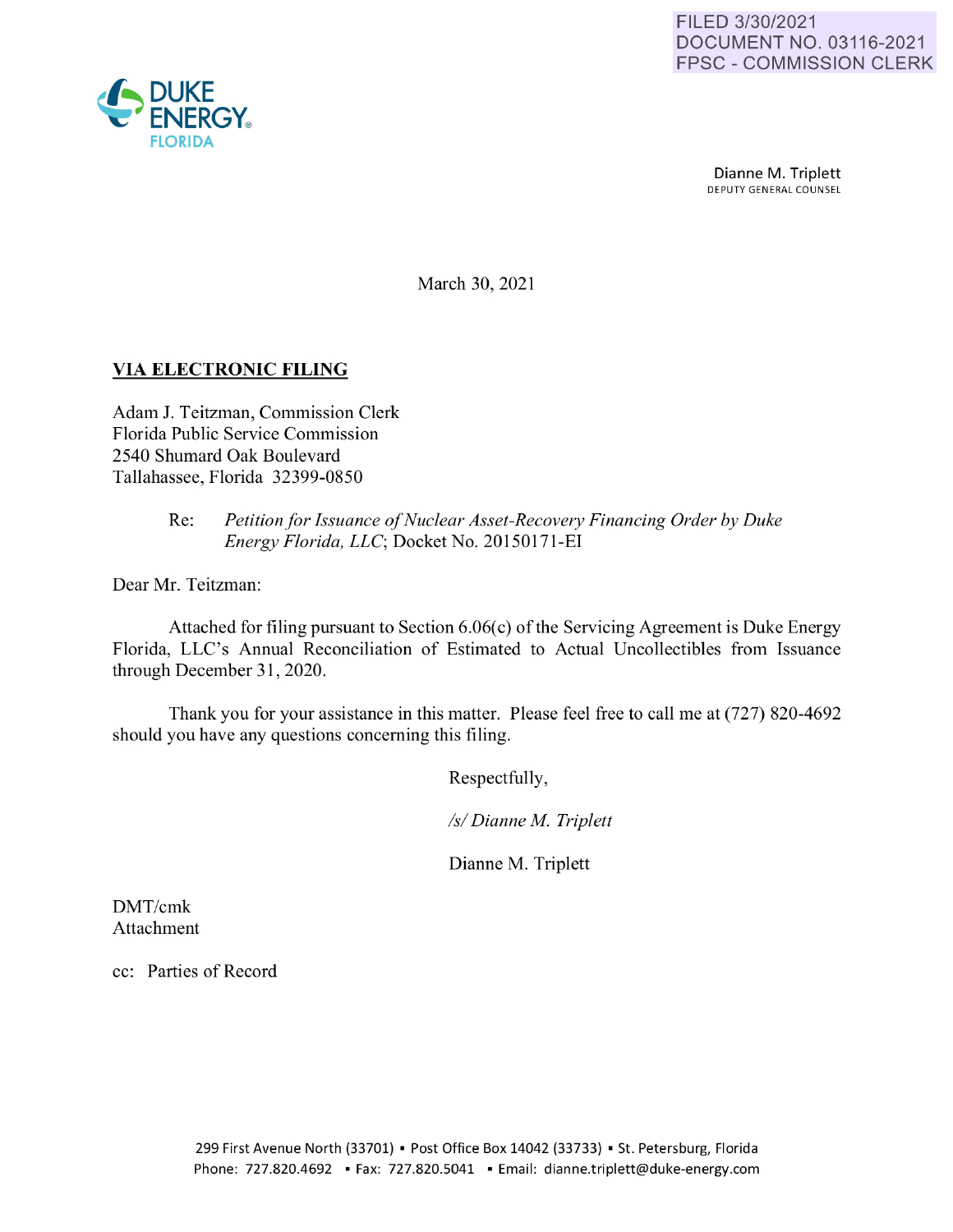## **CERTIFICATE OF SERVICE**

I HEREBY CERTIFY that a true and correct copy of the foregoing has been furnished via electronic mail to the following this  $30<sup>th</sup>$  day of March, 2021.

|                                             | /s/ Dianne M. Triplett            |  |  |  |  |  |  |
|---------------------------------------------|-----------------------------------|--|--|--|--|--|--|
|                                             | Attorney                          |  |  |  |  |  |  |
|                                             |                                   |  |  |  |  |  |  |
| Theresa L. Tan                              | C. Rehwinkel                      |  |  |  |  |  |  |
| Office of the General Counsel               | Office of Public Counsel          |  |  |  |  |  |  |
| <b>Florida Public Service Commission</b>    | c/o The Florida Legislature       |  |  |  |  |  |  |
| 2540 Shumard Oak Blyd.                      | 111 West Madison Street, Room 812 |  |  |  |  |  |  |
| Tallahassee, FL 32399-0850                  | Tallahassee, FL 32399-1400        |  |  |  |  |  |  |
| <u>ltan@psc.state.fl.us</u>                 | rehwinkel.charles@leg.state.fl.us |  |  |  |  |  |  |
|                                             |                                   |  |  |  |  |  |  |
| Jon C. Moyle, Jr. / Karen A. Putnal         | James W. Brew                     |  |  |  |  |  |  |
| 118 North Gadsden Street                    | <b>Stone Law Firm</b>             |  |  |  |  |  |  |
| Tallahassee, FL 32301                       | 1025 Thomas Jefferson Street, NW  |  |  |  |  |  |  |
| jmoyle@moylelaw.com                         | Eighth Floor, West Tower          |  |  |  |  |  |  |
| kputnal@moylelaw.com                        | Washington, DC 20007-5201         |  |  |  |  |  |  |
|                                             | jbrew@smxblaw.com                 |  |  |  |  |  |  |
| Robert Scheffel Wright / John T. LaVia, III |                                   |  |  |  |  |  |  |
| <b>Gardner Law Firm</b>                     |                                   |  |  |  |  |  |  |
| 1300 Thomaswood Drive                       |                                   |  |  |  |  |  |  |
| Tallahassee, FL 32308                       |                                   |  |  |  |  |  |  |
| schef@gbwlegal.com                          |                                   |  |  |  |  |  |  |
| jlavia@gbwlegal.com                         |                                   |  |  |  |  |  |  |
|                                             |                                   |  |  |  |  |  |  |